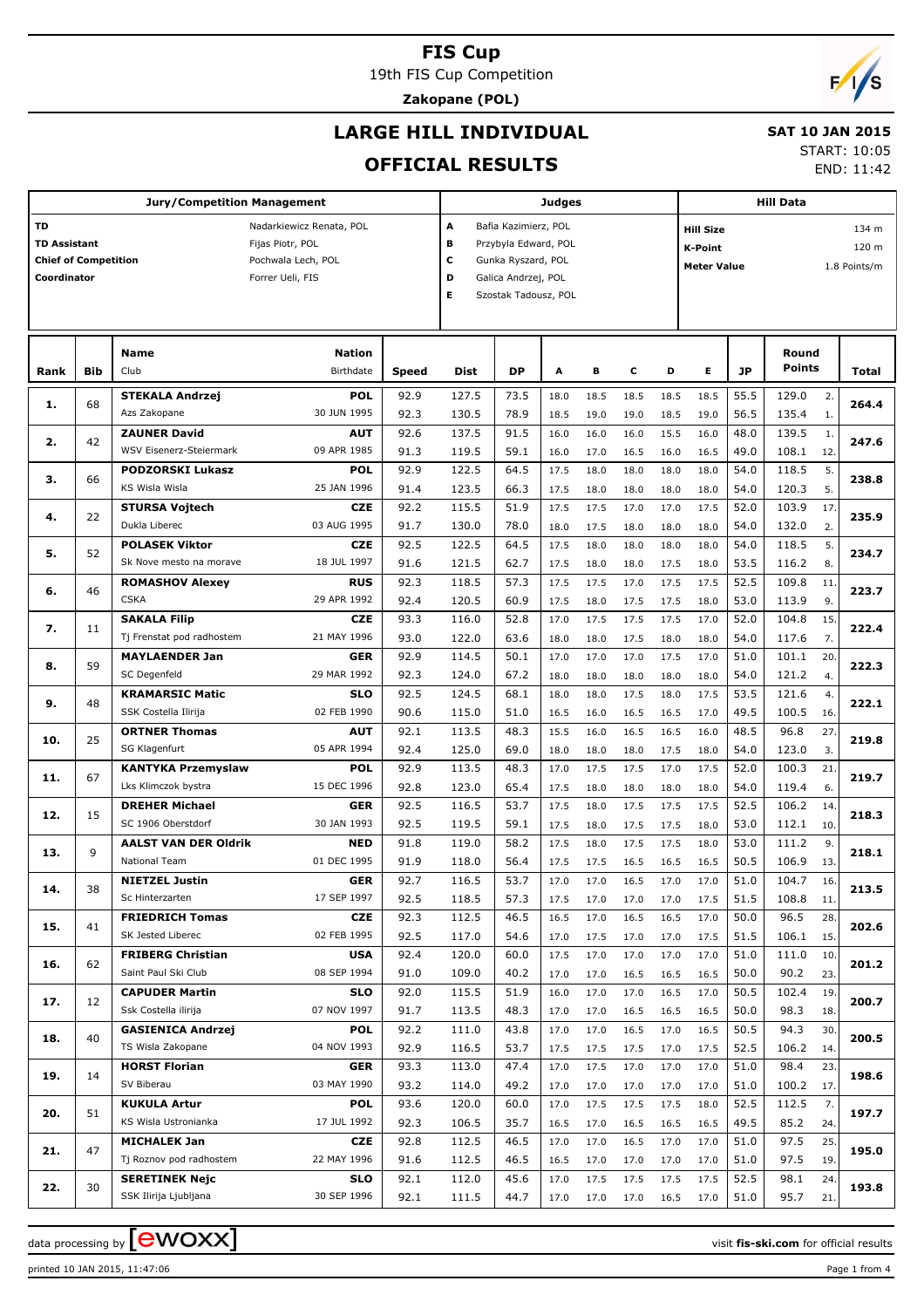19th FIS Cup Competition

**Zakopane (POL)**

## **LARGE HILL INDIVIDUAL**

#### **SAT 10 JAN 2015** START: 10:05

#### **OFFICIAL RESULTS**

END: 11:42

| Rank | <b>Bib</b> | Name<br>Club             | <b>Nation</b><br>Birthdate | <b>Speed</b> | Dist  | DP   | A    | В    | C    | D    | Е    | JP   | Round<br><b>Points</b> |     | <b>Total</b> |
|------|------------|--------------------------|----------------------------|--------------|-------|------|------|------|------|------|------|------|------------------------|-----|--------------|
|      | 65         | <b>MANDL Ziga</b>        | <b>SLO</b>                 | 92.6         | 126.5 | 71.7 | 18.0 | 18.0 | 18.0 | 18.5 | 18.0 | 54.0 | 125.7                  | 3.  | 193.2        |
| 23.  |            | SSK Costella Ilirija     | 13 JAN 1990                | 91.9         | 97.5  | 19.5 | 16.0 | 16.5 | 16.0 | 15.5 | 16.0 | 48.0 | 67.5                   | 28. |              |
| 24.  | 31         | <b>JANOTA Konrad</b>     | <b>POL</b>                 | 93.0         | 111.5 | 44.7 | 16.0 | 17.0 | 16.5 | 16.5 | 17.0 | 50.0 | 94.7                   | 29. | 192.2        |
|      |            | SSR LZS Sokol Szczyrk    | 13 NOV 1994                | 93.2         | 112.5 | 46.5 | 16.5 | 17.0 | 17.0 | 17.0 | 17.0 | 51.0 | 97.5                   | 19. |              |
| 25.  | 36         | <b>WEISS Franz</b>       | <b>GER</b>                 | 92.7         | 112.5 | 46.5 | 16.5 | 17.0 | 17.0 | 17.0 | 17.0 | 51.0 | 97.5                   | 25. | 191.4        |
|      |            | SG Nickelhuette Aue      | 18 JUL 1996                | 92.8         | 110.5 | 42.9 | 17.0 | 17.0 | 17.0 | 16.5 | 17.0 | 51.0 | 93.9                   | 22. |              |
| 26.  | 44         | <b>HERRMANN Michael</b>  | <b>GER</b>                 | 92.7         | 117.0 | 54.6 | 17.0 | 17.5 | 17.5 | 17.5 | 17.5 | 52.5 | 107.1                  | 13. | 185.1        |
|      |            | Sc Oberstdorf            | 02 FEB 1994                | 92.3         | 102.5 | 28.5 | 16.5 | 16.5 | 16.5 | 16.0 | 16.5 | 49.5 | 78.0                   | 26. |              |
| 27.  | 61         | <b>LACKNER Thomas</b>    | <b>AUT</b>                 | 93.6         | 117.5 | 55.5 | 17.5 | 17.5 | 17.5 | 17.0 | 17.5 | 52.5 | 108.0                  | 12. | 184.6        |
|      |            | HSV Absam-Bergisel-Tirol | 09 APR 1993                | 93.1         | 102.0 | 27.6 | 16.5 | 16.5 | 16.5 | 16.0 | 16.0 | 49.0 | 76.6                   | 27. |              |
| 28.  | 57         | <b>JUDEZ Dejan</b>       | <b>SLO</b>                 | 92.8         | 114.0 | 49.2 | 17.0 | 17.0 | 17.0 | 17.0 | 17.0 | 51.0 | 100.2                  | 22. | 179.2        |
|      |            | SK Triglav Kranj         | 02 AUG 1990                | 92.4         | 105.0 | 33.0 | 15.5 | 15.5 | 15.0 | 15.0 | 15.5 | 46.0 | 79.0                   | 25. |              |
| 29.  | 3          | <b>MIETUS Grzegorz</b>   | <b>POL</b>                 | 92.5         | 119.5 | 59.1 | 17.5 | 17.5 | 17.5 | 17.5 | 17.5 | 52.5 | 111.6                  | 8.  | 178.3        |
|      |            | <b>AZS ZAKOPANE</b>      | 20 FEB 1993                | 91.4         | 99.0  | 22.2 | 15.0 | 14.5 | 14.5 | 15.0 | 15.0 | 44.5 | 66.7                   | 29. |              |
| 30.  | 60         | <b>GUT Pawel</b>         | <b>POL</b>                 | 92.5         | 114.5 | 50.1 | 17.0 | 17.5 | 17.5 | 17.5 | 17.5 | 52.5 | 102.6                  | 18. | 161.5        |
|      |            | Lks Poroniec poronin     | 05 APR 1997                | 91.1         | 93.0  | 11.4 | 16.0 | 16.0 | 15.5 | 15.5 | 16.0 | 47.5 | 58.9                   | 30. |              |

|     |              | Not qualified for final round                          |                           |      |       |      |      |      |      |      |      |      |      |
|-----|--------------|--------------------------------------------------------|---------------------------|------|-------|------|------|------|------|------|------|------|------|
| 31. | 23           | <b>BENEDIK Matic</b><br>SSK Alpina Ziri                | <b>SLO</b><br>03 MAR 1993 | 92.7 | 111.0 | 43.8 | 16.5 | 17.0 | 16.5 | 17.0 | 16.5 | 50.0 | 93.8 |
| 32. | 56           | <b>MENZ Florian</b><br>SC Steinbach- Hallenberg        | <b>GER</b><br>12 SEP 1994 | 93.3 | 109.0 | 40.2 | 15.5 | 16.5 | 16.5 | 16.5 | 16.5 | 49.5 | 89.7 |
| 33. | 32           | <b>VESELOV Denis</b>                                   | <b>RUS</b><br>03 FEB 1991 | 91.3 | 108.5 | 39.3 | 16.5 | 17.0 | 17.0 | 16.5 | 16.5 | 50.0 | 89.3 |
| 34. | 35           | <b>BYRT Tomasz</b><br>KS Wisla Ustronianka             | <b>POL</b><br>25 JAN 1993 | 91.8 | 108.0 | 38.4 | 16.5 | 17.0 | 16.5 | 16.5 | 16.5 | 49.5 | 87.9 |
| 35. | 27           | <b>KADLEC Milos</b><br>Skl Nove mesto na morave        | <b>CZE</b><br>26 NOV 1992 | 91.5 | 108.0 | 38.4 | 16.5 | 16.0 | 16.0 | 16.5 | 16.0 | 48.5 | 86.9 |
| 36. | 43           | <b>HOLIK Frantisek</b><br>Lsk Lomnice nad popelkou     | <b>CZE</b><br>23 OCT 1998 | 91.6 | 107.0 | 36.6 | 16.5 | 16.5 | 16.5 | 16.5 | 16.5 | 49.5 | 86.1 |
| 37. | 54           | <b>BUZESCU PURICE Constantin Rober</b><br>Css brasovia | <b>ROU</b><br>19 JUN 1997 | 93.1 | 108.0 | 38.4 | 15.5 | 16.5 | 15.5 | 16.0 | 15.5 | 47.0 | 85.4 |
| 38. | 21           | <b>PASICHNYK Viktor</b><br>Kremenets                   | <b>UKR</b><br>02 DEC 1992 | 92.6 | 106.5 | 35.7 | 16.0 | 16.5 | 16.0 | 16.0 | 16.5 | 48.5 | 84.2 |
| 39. | 10           | <b>TADIC Saso</b><br>SSK Ljubno BTC                    | <b>SLO</b><br>02 JAN 1988 | 92.8 | 105.5 | 33.9 | 16.5 | 15.5 | 16.0 | 16.0 | 16.0 | 48.0 | 81.9 |
| 40. | 17           | <b>WEIGEL Cedrik</b><br>SG Nickelhuette Aue            | <b>GER</b><br>15 DEC 1998 | 92.4 | 104.0 | 31.2 | 16.0 | 16.5 | 16.0 | 16.5 | 16.5 | 49.0 | 80.2 |
| 41. | 58           | <b>KOT Jakub</b><br>AZS Zakopane                       | <b>POL</b><br>19 JAN 1990 | 91.6 | 103.5 | 30.3 | 16.5 | 16.5 | 16.5 | 16.5 | 16.5 | 49.5 | 79.8 |
| 42. | 34           | <b>TESOVNIK Jaka</b><br>SSK Ljubno BTC                 | <b>SLO</b><br>29 DEC 1992 | 91.6 | 103.5 | 30.3 | 16.0 | 16.0 | 16.0 | 16.0 | 16.0 | 48.0 | 78.3 |
| 43. | 63           | <b>PRISLIC Ernest</b><br>SK Zagorje                    | <b>SLO</b><br>30 SEP 1993 | 92.3 | 103.0 | 29.4 | 16.0 | 16.5 | 16.0 | 16.0 | 16.0 | 48.5 | 77.9 |
| 44. | 24           | <b>SCHULTHEISS Richard</b><br>SG Nickelhuette Aue      | <b>GER</b><br>05 APR 1998 | 92.0 | 103.0 | 29.4 | 15.5 | 16.0 | 15.5 | 16.0 | 16.0 | 47.5 | 76.9 |
| 45. | $\mathbf{1}$ | <b>SKUPIEN Damian</b><br>Ts Wisla zakopane             | POL<br>21 SEP 1999        | 91.9 | 102.0 | 27.6 | 16.0 | 16.0 | 16.0 | 16.0 | 16.5 | 48.0 | 75.6 |
| 46. | 5            | <b>KRUPA Dawid</b><br>Ss-R Lzs sokol szczyrk           | <b>POL</b><br>19 JAN 1998 | 92.5 | 101.5 | 26.7 | 16.0 | 16.5 | 16.0 | 16.0 | 16.0 | 48.0 | 74.7 |
| 47. | 45           | <b>HAUPT Alexander</b><br><b>UOP Sports Clubs</b>      | <b>USA</b><br>06 SEP 1988 | 92.0 | 100.5 | 24.9 | 16.0 | 16.5 | 16.0 | 16.0 | 16.0 | 48.0 | 72.9 |

data processing by **CWOXX** and  $\overline{C}$  and  $\overline{C}$  and  $\overline{C}$  and  $\overline{C}$  and  $\overline{C}$  and  $\overline{C}$  and  $\overline{C}$  and  $\overline{C}$  and  $\overline{C}$  and  $\overline{C}$  and  $\overline{C}$  and  $\overline{C}$  and  $\overline{C}$  and  $\overline{C}$  and  $\overline{C}$ 

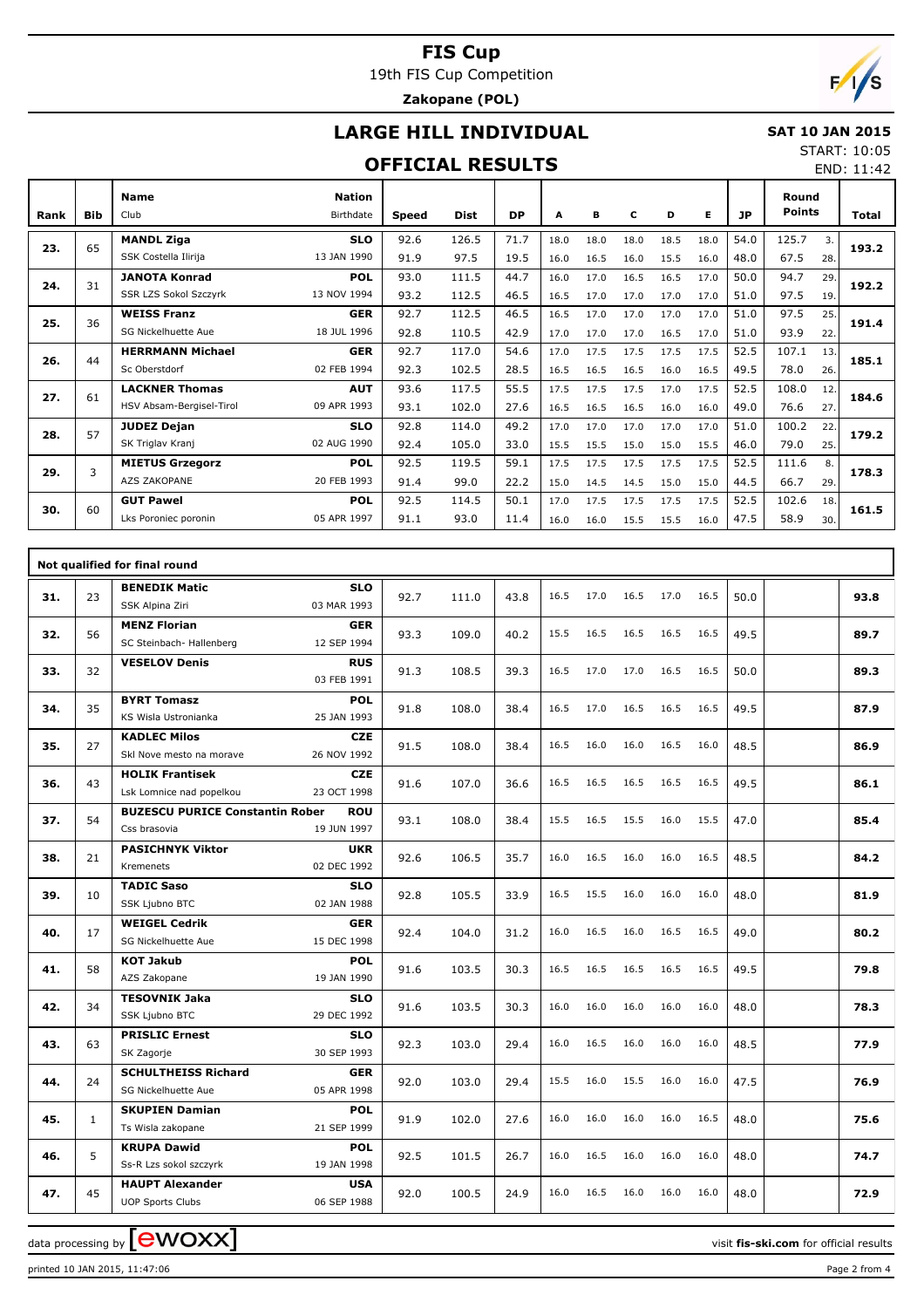19th FIS Cup Competition **Zakopane (POL)**



# **LARGE HILL INDIVIDUAL**

### **OFFICIAL RESULTS**

 **SAT 10 JAN 2015** START: 10:05

END: 11:42

|      |                |                                                            |                            |              |       |           |      |      |      |      |      |           |                        | ᄂᄓᄓᄼᇴᆠᆠᆠ |
|------|----------------|------------------------------------------------------------|----------------------------|--------------|-------|-----------|------|------|------|------|------|-----------|------------------------|----------|
| Rank | <b>Bib</b>     | <b>Name</b><br>Club                                        | <b>Nation</b><br>Birthdate | <b>Speed</b> | Dist  | <b>DP</b> | A    | В    | c    | D    | E.   | <b>JP</b> | Round<br><b>Points</b> | Total    |
| 48.  | 19             | <b>LASOTA Damian</b><br>TJ Trinec                          | <b>CZE</b><br>11 MAY 1997  | 92.4         | 99.0  | 22.2      | 16.0 | 16.0 | 16.0 | 15.5 | 16.0 | 48.0      |                        | 70.2     |
| 49.  | 28             | <b>SHUVALOV Alexander</b>                                  | <b>RUS</b><br>30 NOV 1992  | 92.0         | 98.5  | 21.3      | 16.0 | 16.0 | 15.5 | 15.0 | 14.5 | 46.5      |                        | 67.8     |
| 50.  | 64             | <b>JARZABEK Dawid</b><br>TS Wisla Zakopane                 | <b>POL</b><br>03 MAR 1999  | 91.9         | 97.5  | 19.5      | 16.0 | 16.0 | 16.0 | 16.0 | 16.0 | 48.0      |                        | 67.5     |
| 51.  | 55             | <b>ANTONISSEN Lars</b><br><b>National Team</b>             | <b>NED</b><br>31 JUL 1995  | 93.7         | 100.5 | 24.9      | 14.0 | 15.0 | 14.0 | 14.0 | 14.5 | 42.5      |                        | 67.4     |
| 52.  | 33             | <b>PASICHNYK Stepan</b><br>Kremenets ski school            | <b>UKR</b><br>09 JAN 1998  | 92.2         | 99.0  | 22.2      | 15.0 | 14.5 | 15.0 | 14.5 | 14.5 | 44.0      |                        | 66.2     |
| 53.  | 6              | <b>URBAS Tymoteusz</b><br>Azs Zakopane                     | <b>POL</b><br>15 AUG 1996  | 92.1         | 97.5  | 19.5      | 15.5 | 15.5 | 14.5 | 14.5 | 16.0 | 45.5      |                        | 65.0     |
| 54.  | $\overline{7}$ | <b>MURAVITSKI Aliaksei</b>                                 | <b>BLR</b><br>19 JUL 1992  | 93.4         | 94.5  | 14.1      | 15.5 | 16.0 | 15.5 | 15.0 | 20.0 | 47.0      |                        | 61.1     |
| 55.  | 13             | <b>BALANDA Ruslan</b><br>Kremenets Ski School              | <b>UKR</b><br>26 DEC 1992  | 92.1         | 93.5  | 12.3      | 15.5 | 15.5 | 15.5 | 15.5 | 16.0 | 46.5      |                        | 58.8     |
| 56.  | 39             | <b>SHISHKIN Vadim</b><br>Nishniy Tagil                     | <b>RUS</b><br>02 NOV 1995  | 91.3         | 93.5  | 12.3      | 15.0 | 15.0 | 15.0 | 14.5 | 15.0 | 45.0      |                        | 57.3     |
| 57.  | 37             | <b>KOJZAR Mateusz</b><br>Ks Wisla ustronianka              | <b>POL</b><br>14 OCT 1994  | 91.8         | 92.5  | 10.5      | 15.5 | 15.5 | 15.5 | 15.0 | 15.5 | 46.5      |                        | 57.0     |
| 58.  | $\overline{2}$ | <b>BUKOWSKI Lukasz</b><br>Ts Wisla zakopane                | <b>POL</b><br>20 MAR 1997  | 91.9         | 94.5  | 14.1      | 14.0 | 14.0 | 13.5 | 14.5 | 14.5 | 42.5      |                        | 56.6     |
| 59.  | 29             | <b>KALINCHUK Andriv</b><br>Verkhovyna Ski School           | <b>UKR</b><br>03 DEC 1995  | 91.8         | 93.5  | 12.3      | 14.5 | 14.5 | 13.5 | 14.0 | 15.0 | 43.0      |                        | 55.3     |
| 60.  | 16             | YAKIBYUK Igor<br>Verkhovyna                                | <b>UKR</b><br>02 JAN 1995  | 92.3         | 91.0  | 7.8       | 15.5 | 15.5 | 15.5 | 15.5 | 15.5 | 46.5      |                        | 54.3     |
| 61.  | 50             | <b>TATU Robert Valentin</b><br>CS Dinamo                   | <b>ROU</b><br>03 JUL 1996  | 91.1         | 90.5  | 6.9       | 15.0 | 15.0 | 15.0 | 14.0 | 15.0 | 45.0      |                        | 51.9     |
| 62.  | 26             | <b>KUSHNIRCHUK Mykola</b><br>Vorokhta Ski school           | <b>UKR</b><br>15 OCT 1999  | 91.1         | 88.5  | 3.3       | 15.0 | 15.0 | 15.0 | 15.0 | 14.5 | 45.0      |                        | 48.3     |
| 63.  | 53             | <b>OBERMAYR Johannes</b><br>Nordic Skiteam Salzkammergut-( | <b>AUT</b><br>19 MAR 1993  | 93.0         | 91.0  | 7.8       | 13.5 | 13.5 | 13.0 | 13.5 | 13.0 | 40.0      |                        | 47.8     |
| 64.  | 8              | <b>DODYUK Vitalii</b><br>Verkhovyna                        | <b>UKR</b><br>23 MAR 1993  | 92.1         | 87.0  | 0.6       | 15.0 | 14.5 | 15.0 | 15.0 | 15.5 | 45.0      |                        | 45.6     |
| 65.  | 18             | <b>VASKUL Andriy</b><br>Vorokhta Ski school                | <b>UKR</b><br>01 APR 1999  | 91.3         | 77.0  | $-17.4$   | 13.0 | 13.0 | 13.0 | 13.5 | 13.5 | 39.5      |                        | 22.1     |

| <b>Disqualified</b> |               |           |           |  |  |  |  |  |  |  |  |  |
|---------------------|---------------|-----------|-----------|--|--|--|--|--|--|--|--|--|
| <b>Bib</b>          | <b>Name</b>   | Reason    |           |  |  |  |  |  |  |  |  |  |
| 20                  | DOLEZEL Dusan | SCE4 Suit |           |  |  |  |  |  |  |  |  |  |
| 49                  | MEZNAR Mitja  | SCE4 Suit | 1st round |  |  |  |  |  |  |  |  |  |

| <b>Weather Information</b> |         |      |      |          |              |        |     |  |  |  |  |  |  |
|----------------------------|---------|------|------|----------|--------------|--------|-----|--|--|--|--|--|--|
|                            |         | Snow | Air  | Humidity | Wind $[m/s]$ |        |     |  |  |  |  |  |  |
|                            | Weather | [°C] | [°C] | [%]      | Min          | Avg    | Max |  |  |  |  |  |  |
| 1st round                  | rainy   | $-2$ |      | 90       | $-1.5$       | $-0.3$ | 1.0 |  |  |  |  |  |  |
| 2nd round                  | rainv   | $-2$ |      | 90       | $-2.0$       | $-0.3$ | 1.5 |  |  |  |  |  |  |

data processing by **CWOXX**  $\blacksquare$ 

printed 10 JAN 2015, 11:47:06 Page 3 from 4